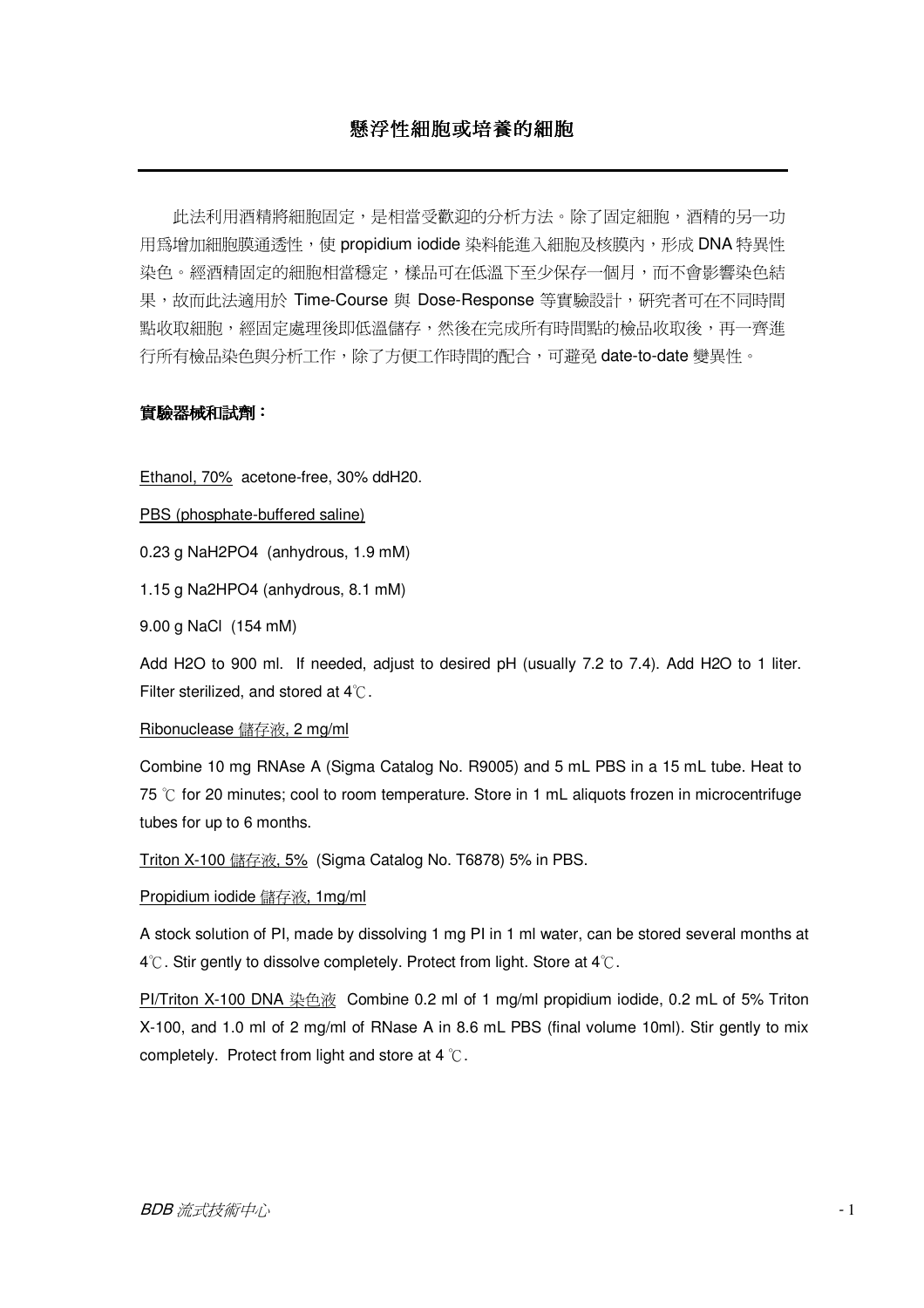實驗步驟:

- $1$ 先將 PBS、酒精、及樣品放在冰桶中冷卻。
- 2. 製備單細胞懸浮液。若為貼壁生長細胞株,先以 PBS 清洗,再 Trypsin Versene 酵 素處理以釋放細胞,切記不可過度作用,待細胞變圓,便以 5 ml 含血清 (5%FCS) 之 培養液收取細胞,並均勻地打散細胞懸浮液。調整細胞濃度,大約成 2 x 10<sup>6</sup> cells/ml ·
- 3. 取樣 1 ml 細胞懸浮液,加入 5 ml 冰冷 PBS 來清洗細胞。低速離心 5 分鐘,並小心 地夫除上清液,可留約 50 ul 溶液, 澼孕碰及細胞。
- $4.$ 加入 0.2 ml 冰冷 PBS,並均勻地打散細胞。
- $5<sub>1</sub>$ 一邊振盪混合細胞懸浮液,同時一滴一滴地加入 3 ml 預冷的 70% 酒精以固定細胞, 靜置在 -20℃ 冰箱中至少一小時 (洒精固定後樣品可靜置渦夜)。
- 低速離心 5 分鐘 300 X g,吸除上清液,可留約 50 ul 溶液,避免碰及細胞。 6.
- 將細胞團塊均勻地打散,加入 5 ml PBS 來清洗細胞。靜置一分鐘後低速離心 5 分鐘  $7<sub>1</sub>$ 300 X a, 儘量吸除上清液。
- 加入 1.0 ml Pl/ Triton X-100 染色液,將細胞團塊均勻地打散,並輕搖混合,在室溫 8. 下暗室中作用 30 分鐘 (終濃度為 Triton-X 0.1%, RNase A 0.2 mg/ml, & PI 20 ug/ml, 請避免重覆使用回溫過之酵素)。
- 9. 記得臨上機前混勻樣品,並以 35-µm 尼龍篩網過濾樣品。必須在兩小時內上機分 析,如不馬上分析樣品,請句以鋁箔紙,儲放在 4℃ 的冰箱中。測前向側向散色光和 紅色螢光 (用 FL2-A)。

### 注意事項:

- 使用回溫多次之 RNase,或用量不足將會照造成 G0/G1峰 CV 值較高,影響數據分析  $1.$ 之解析度。
- 2. PI 染色結果與細胞濃度、染料濃度息息相關,務求樣品間之一致性,方可互相比較。 最終樣品中的細胞濃度應維持在每毫升1 X 10<sup>6</sup> 細胞 (± 20%)。如樣品中細胞濃度差異 渦大,可增減使用的 PI 染色液體積以調整細胞濃度。
- 3. 最終樣品中的 PI 染色劑濃度也應維持恆定,例如每亳升 20 µg PI,所以調整細胞濃度 時切忌使用 PBS 緩衝液,因會導致 PI 濃度下降,影響染色效果。如添加 PI 染色液以 調整細胞濃度的檢品,須靜置約十五分鐘,待PI染色達到新平衡才可上機分析。
- $4.$ 單一細胞核之圈選:以 MODFIT 分析直方圖時,需注意去除因雙連體造成之雜訊。如 圖例中,先在 FL2-W vs FL2-A 二維點圖上進行單一細胞之圈選(見下頁例圖)。